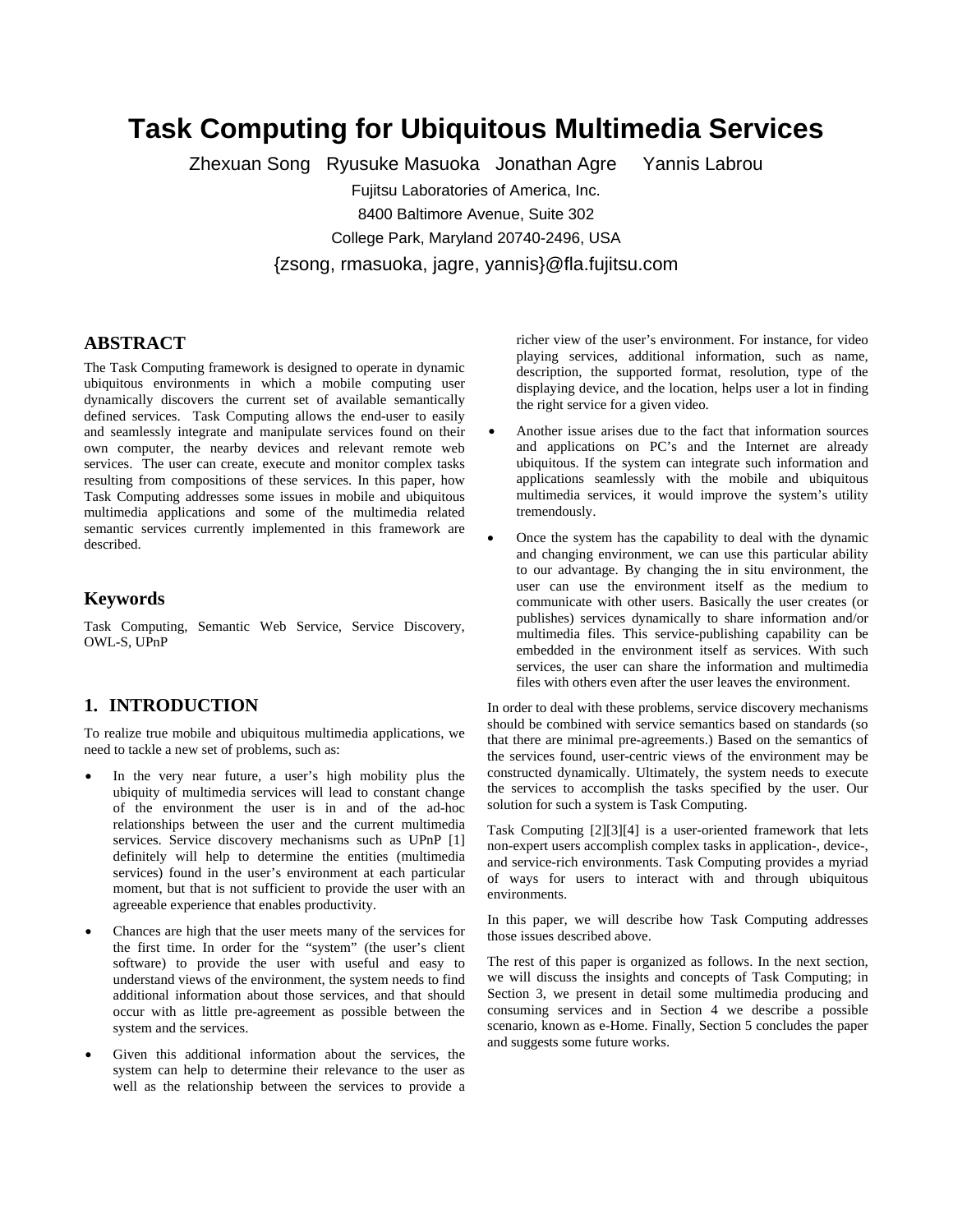

**Figure 1 Task Computing Architecture** 

# **2. TASK COMPUTING AND MOBILE AND MULTIMEDIA APPLICATIONS FOR UBIQUITOUS ENVIRONMENTS**

In this section, we describe how Task Computing helps building mobile and ubiquitous multimedia applications.

Figure 1 illustrates the Task Computing architecture with its four distinct layers.

*•* [REALIZATION LAYER] The bottom layer encompasses the universe of "services" including multimedia producers and consumers, where all functionality available to the user originates.

*•* [SERVICE LAYER] These various sources of functionality are made computationally available as semantic services, in the sense that service interfaces containing semantic descriptions are employed to access (execute) this functionality.

*•* [MIDDLEWARE LAYER] This layer provides components for discovering, composing, executing, monitoring, managing, and publishing services through its Web Service-based API.

*•* [PRESENTATION LAYER] The top-most layer uses the capabilities of the layers below to provide the user with a "Task"

abstraction of the user's environment and lets the user interact through this semantic-level abstraction.

This architecture enables Task Computing to address the problems described in Section 1.

First, Task Computing employs a universal abstraction of functionality as a "service." Any function, whether it is multimedia producers or consumers, or it is from applications on PC's or the Internet, is treated as a "service" in Task Computing. Even a piece of information or a file is made into an information- or fileproviding service.

We adopted this "service" abstraction because of recent wide acceptance of the SOA (Service-Oriented Architecture) and its advantages such as transparency of the location of the service and standardized access. Many of the functionalities are readily available through one of the SOA frameworks such as Web Services, UPnP, and .NET. It is crucial to adopt widely accepted frameworks for mobile and ubiquitous applications as they need to incorporate functionalities from many sources.

The "service" abstraction is also generic and flexible enough to cover not only multimedia functionality, but also information and applications on PC's and the Internet.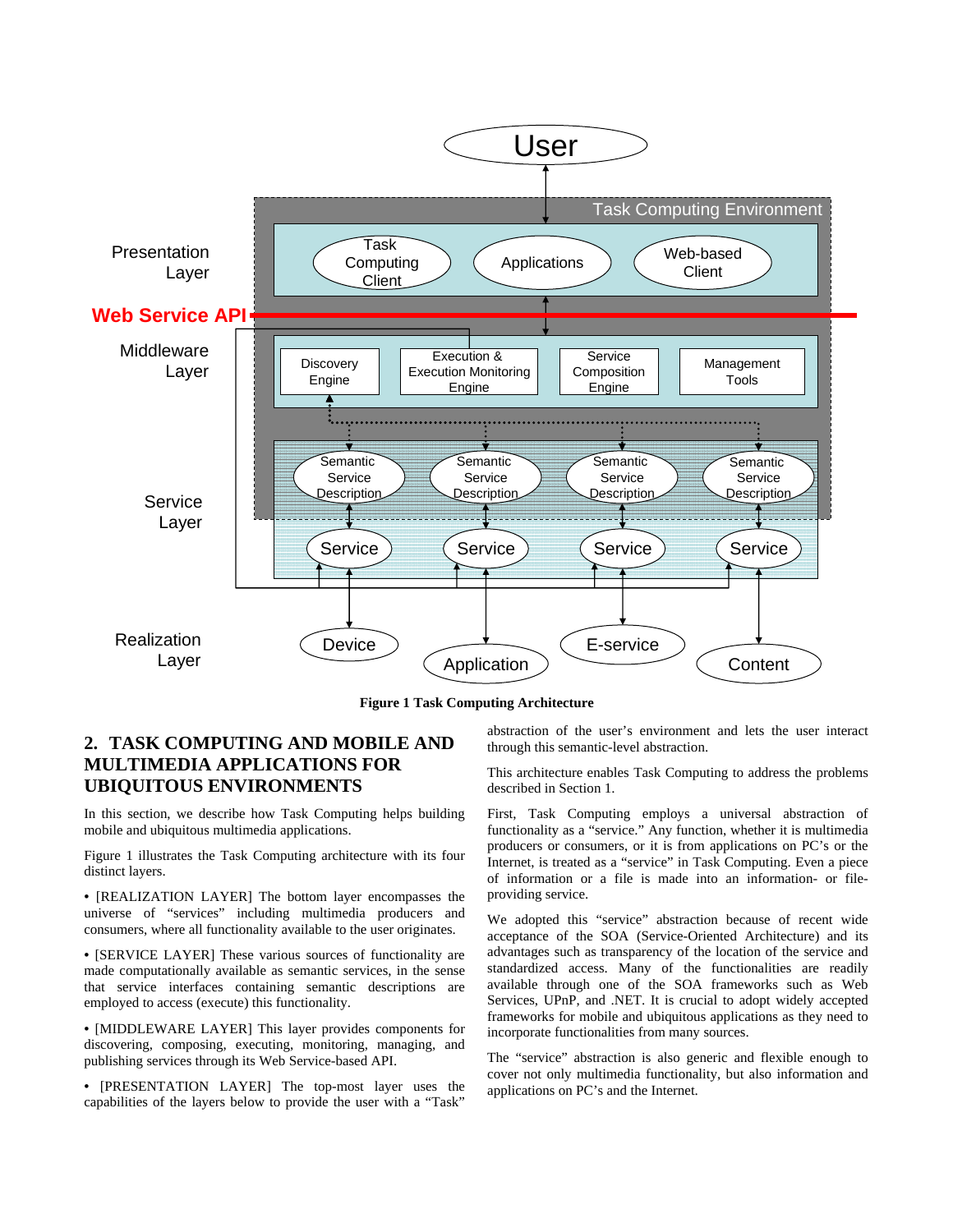Task Computing can handle Web Services and UPnP Actions readily and can incorporate many other SOA frameworks as well as remote object architectures. Currently, the majority of the services in Task Computing are wrapped with Web Service interfaces, described by WSDL [5], which provides a standard and easy way for users to retrieve or submit a multimedia object. However, the descriptive capability of WSDL is still very limited. Many forms of descriptive information, such as the type of media the service generates, are missing. Unfortunately, this type of information is very important for users to determine what the service is about and how to use the service.

This leads to the second and very important point of Task Computing, which is "semantics" of the services. To be exact, all the services in Task Computing are semantic services, in the sense that they are accompanied with their semantic service descriptions  $(SSD's)$ .

The SSD's in Task Computing are encoded in the OWL-S language [6], which is a description language for semantic services based on the Web Ontology Language (OWL) [7]. With OWL-S, an SSD can have richer information such as service names, descriptions, semantic input/output, service properties and grounding information that relates the semantic level to the service implementation in the realization layer.

Using the SSD's of the services, Task Computing Clients (TCC's) can compose services semantically and present the service compositions as "tasks" to the user. As the SSD is based on ontologies described by OWL, TCC's can compose the services more flexibly and in a semantically richer way than WSDL enables.

Figure 2 shows a small branch of the ontology we use in Task Computing (see [8] for complete ontology), which is related to file objects. *Media File* is a sub-class of *File* class. The *Media File* includes common properties of multimedia object. It has three subclasses*: Image File* which includes all formats of images*; Audio File* which includes both audio files of different format and audio streams; and *Video File* which includes both video files of different format and video streams.



**Figure 2 Part of the ontology tree used in Task Computing** 

TCC's can compose the services based on this ontology. For example, *Image File* consumer and provider services, "Show in Frame" and "My Picture" respectively (see Section 3) can be composed and presented to the user as "Show in Frame My Picture." There will not be presented a composition such as "Show in Frame My Music" since "Show in Frame" and "My Music" are semantically incompatible. Another example showing flexibility is the composition of "Open" "My Picture" and "Open" "My Music."

As "Open" is a *File* consuming service, it can be composed with any *File* subclass-providing services in TCC's. TCC traverses the ontology tree at run time to determine if these services are compatible. In general, this allows more flexibility then traditional type checking.

This is also totally different from the pre-programmed semantics such as used in UPnP where one needs to know in advance the semantics of the UPnP devices in order to use them. Programmers need to pre-program all the logic to use such devices. On the other hand, with this description-based semantics, the semantics are very easy to share as it can be materialized in files. To share the semantics is simply to share the file. The semantics can be used in any other system if the other system can parse and understand the file.

This, in turn, leads to the third point of Task Computing, which is "virtualization." The Middleware Layer, the third layer of the Task Computing Architecture, provides its functionality (discovering, composing, executing and publishing services) based only on the SSD's of services. In the middle layer, all the services are virtualized by their SSD's. For example, discovering a service in Task Computing is basically obtaining its SSD through one of the discovery mechanisms. This virtualization gives Task Computing the prowess necessary to deal with the dynamically changing environments. After obtaining the SSD's, a TCC lets the user manipulate the services at his/her fingertips.

This virtualization also makes managing and publishing services very easy. Publishing a service can be done by creating the Web Service or UPnP Device and providing its SSD through one of the discovery mechanisms such as UPnP. After that, managing the service is reduced to managing the SSD. For example, you can make a service unavailable to others just by making the SSD undiscoverable.

We have created many unique and interesting functions in Task Computing allowing a user to dynamically publish and manage the services (see [4] for details).

"PIPE" is a common module in Task Computing framework to publish semantic instances. For semantic instances, PIPE first dynamically creates a web service, which returns the semantic instance as its output when invoked; next, a semantic service description for the newly created service is generated. During this process, the name, description, output type, and grounding details of the service are determined and described in a high level (in OWL-S); and finally the semantic providing service is published.

The "White Hole" (the swirling icon at the upper right in Figure 3) is a tool for the user to dynamically publish services from OS/application objects (such as multimedia files from the file system of the local operating system (OS) on a computer and Contact and Schedule items from PIM application). When the user drags and drops an OS/application object into the White Hole, a service is created on user's machine, which provides the semantic equivalent of the object.

A "Bank" is a standalone service, which allows a user to deposit an item (any semantic object) in the environment and publishes a service providing the semantic item. When a user moves to an environment with a "Bank" service, the user can use it to leave any semantic object including multimedia objects in this environment in the form of an object- providing service. The service is persistent even after the user leaves the environment, making it possible for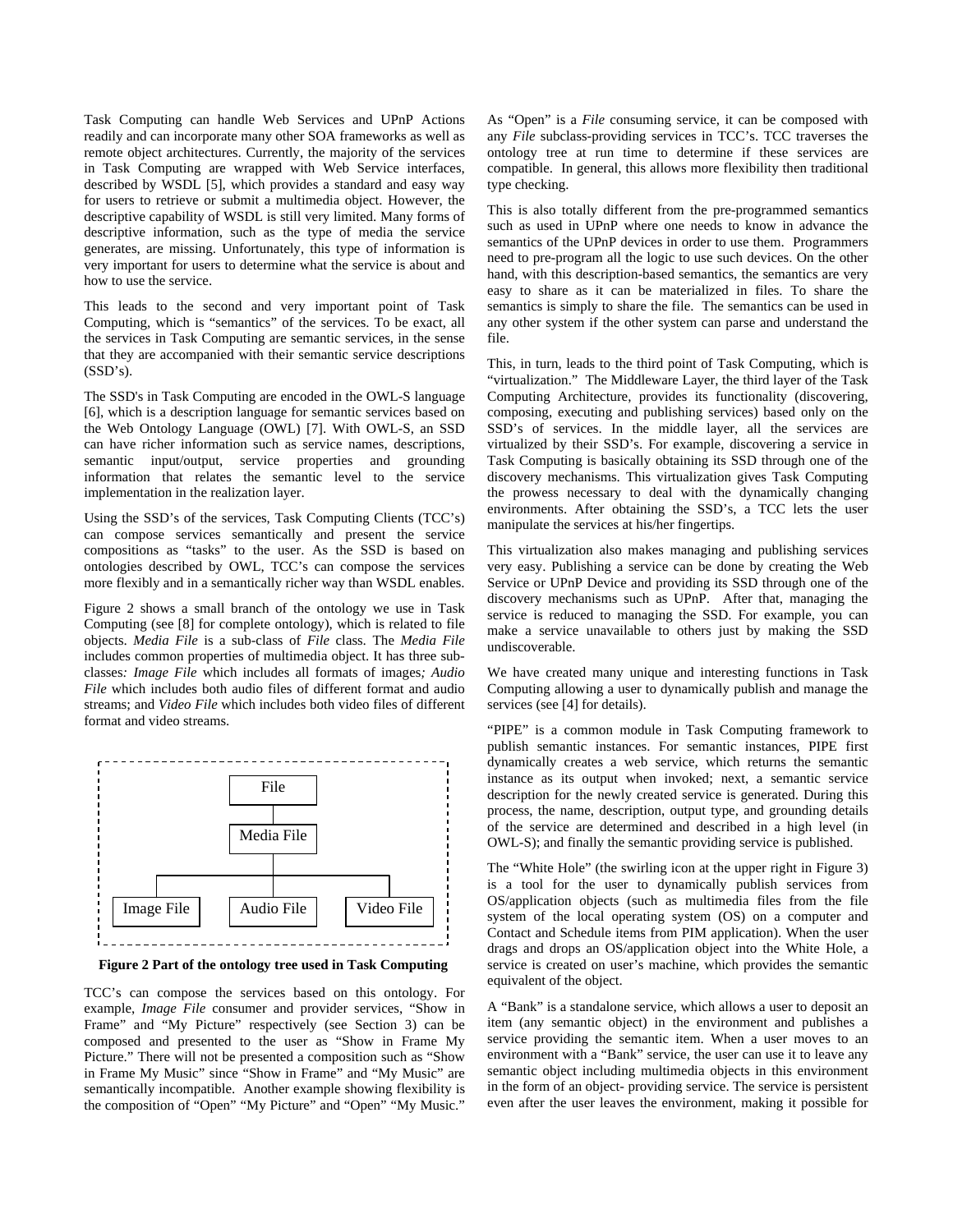the other users later coming into the environment find and retrieve the object.

A "Media Publisher" service described in Section 3 is another example of the use of this dynamic publishing.

# **3. MULTIMEDIA PRODUCING AND CONSUMING SERVICES**

All "frameworks" are just pie in the sky if there are only a few services (or functionalities) that can be used in them. In order to understand the real issues of this framework, it is necessary to implement many services and many kinds of clients.



#### **Figure 3: Task Computing Environment Desktop: Two TCC's (Tab and Mini versions), White Hole at the upper left corner, and PIPE (Service Management Tool) at the bottom are shown.**

So far, we have implemented nine Task Computing clients using different modalities and more than 50 kinds of services. Some of the semantically-described multimedia services that have been implemented are introduced in this section.

### **3.1 Multimedia Providing Services**

The multimedia providing services accept no input. Once invoked, they generate *Media File* type semantic object instances.

• "My Pictures/My Music/My Videos" allows user to select an image/audio/video file from their local machine and generate an *Image File/Audio File/Video File* instance.

- "Image generator" allows a user to operate available image grabbing devices (such as Scanner, DV) and generates an *Image File* instance.
- "Media Publisher" is a tool to help a user to publish media files from plug-and-play devices such as USB flash memories, CD, and DVD. For example, after "Media Publisher" detects that a user plugs a digital camera into the computer, it will dynamically create and publish a service called "Picture from the Camera". Once invoked, the newly created service will allow users to select a picture from the camera memory and generate an *Image File* instance.
- "Semantic Streaming Service" encodes the real-time contents generated by a camera and wraps it into a *Video File* instance.

### **3.2 Multimedia Consuming Services**

Multimedia consuming services are services that accept a multimedia instance and present them to users.

- "Show in Frame" service takes an *Image File* instance as input and shows it in an electronic digital photo display. The service also provides a Web-based user interface which allows the user to manipulate the image, such as zoom in/out, rotate, etc.
- "Play (Audio/Video)" service takes an *Audio File*/*Video File* instance as input and plays it. Similarly, a Web-based user interface is provided.
- "Tell Me" service takes any semantic instance as input and serializes it into a human-understandable phrase and then reads it out.

# **4. AN E-HOME SCENARIO**

With the semantic services described in Section 3, many interesting and truly useful tasks can be realized through composition.

Imagine that Person A is at her home with her friend, Person B, and there are Task Computing-enabled devices and services and Task Computing Clients on their PDA's (Figure 4) in this ubiquitous environment. Specifically, there is Person A's PDA, a local computer, a digital picture frame, a digital camera, a video surveillance camera, a monitor, a stereo and a local network consisting of wired and wireless connections of these devices and a wireless access point. Person B has a PDA with a wireless capability that can connect to the access point. Suppose for example, Person A takes some pictures with her digital camera and plugs the camera into her local computer. Immediately a service which provides the photos from the camera is created by "Media Publisher". Without tedious copy-paste actions, she simply uses the Task Computing Client running on her PDA to construct a task composed from basic services called "Show in Frame" "Picture from the Camera" to display the selected photo in the digital photo frame in her room. Her friend, Person B, can share the photo by executing the task, "Save" "Picture from the Camera" where "Save" is a service on Person B's PDA which saves the object as a file on the PDA.

Person A hears the doorbell ring and she uses her PDA to build another task: "Play (Video)" "Entrance Video" ("Entrance Video" is a semantic streaming service described in Section 3) to forward the live video from the surveillance camera at the home entrance to the monitor in the room.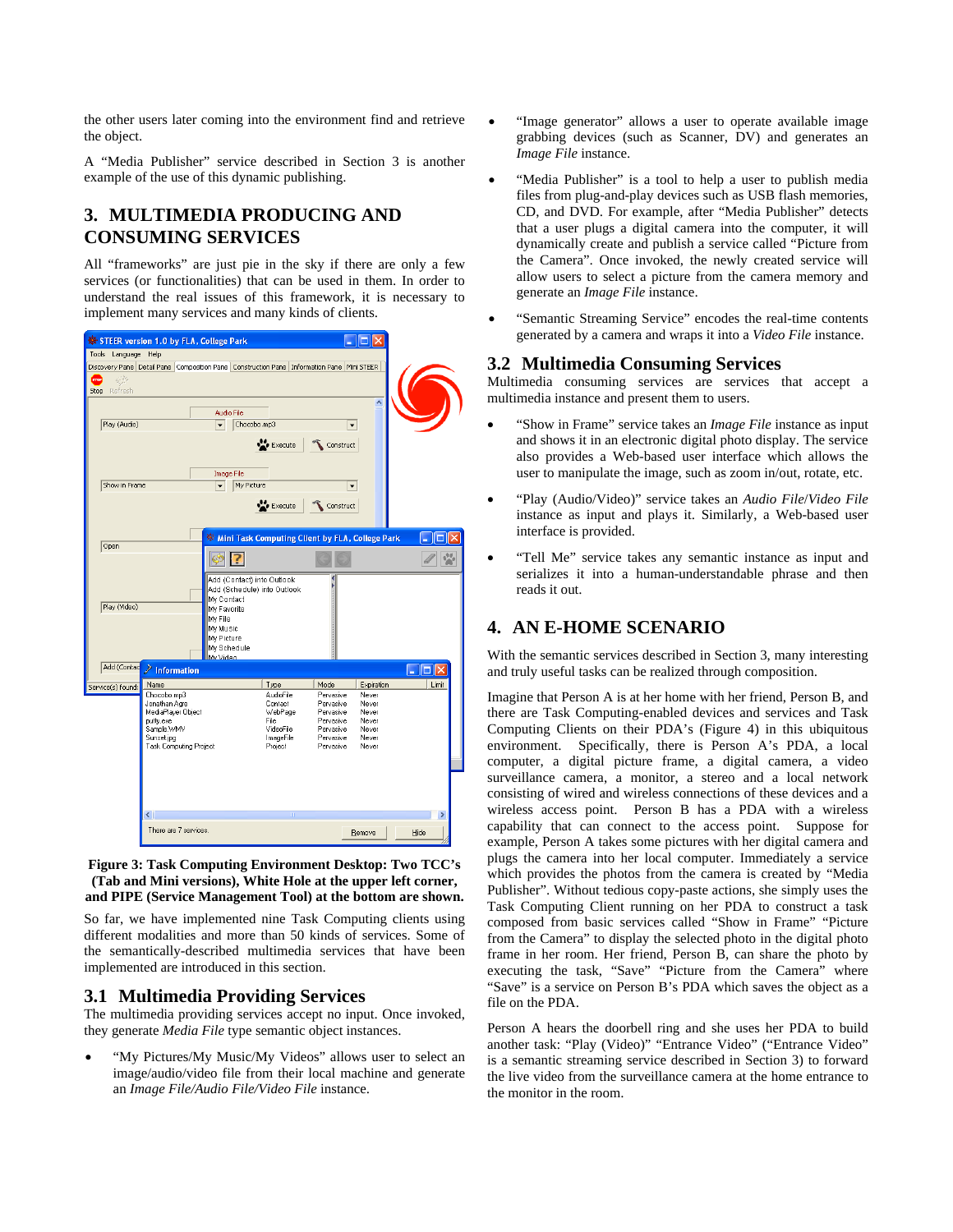

**Figure 4 Task Computing in Home: Many Task Computing services such as "Play (Video)" for the monitor, "Play (Audio)" for the stereo system, "Show in Frame" for the digital photo frame are there. "Entrance Video" for the security camera at the entrance and many services from the PC on the second floor can not be seen in the picture, but are available for Task Computing clients in the living room.** 

Her friend, Person B, can play a piece of music from B's PDA on A's stereo by creating and executing the task "Play (Audio)" "My Music" to play the music on the stereo in the room. If Person A likes it, B can share it by a drag-and-drop of the file into the "White Hole" running on B's PDA. Immediately a service, "Song X," (let us assume the filename is "Song X" so the "White Hole" automatically gives the service the name same as the filename.) is available and Person A uses task "Save" "Song X" to save the song on A's local computer.

The important point is that none of the above scenarios has been pre-programmed. All the tasks are realized as service compositions that are dynamically created and immediately executable by Task Computing Clients, like the ones in Figure 3 and Figure 4. In addition to multimedia services, all functionality is available for manipulation in a uniform fashion, greatly reducing the user's learning curve and increasing the utility of the provided services.

Another advantage of the architecture is that the presentation layer is separated from the middleware layer allowing various forms of presentation including graphical and voice-actuated. Using our voice-based Task Computing client one can command by just talking to it, using phrases like "Computer, Show in Frame Picture from the Camera" or "Computer, Play Entrance Video."

# **5. CONCLUSION AND FUTURE WORKS**

We envision Task Computing as a very useful and powerful framework in ubiquitous/pervasive environments like hospitals, offices, and homes where the end-user can seamlessly integrate and manipulate functionalities on their own computer, the surrounding devices and remote web services; enabling one to easily and dynamically define, execute and monitor complex tasks, in ways that can only be accomplished today by painstaking, design-time integration provided by experienced programmers.

In this paper, we briefly discussed applications of Task Computing in ubiquitous environments and highlighted some multimedia services. We discussed how Task Computing can address the problems that the mobile and ubiquitous multimedia applications will present. We also introduced a few of the multimedia related services currently implemented in our Task Computing environment.

The Task Computing environment is an ongoing research project. Our future work includes increasing the degree of automation (or assistance to the user) during task creation (e.g., service composition); utilizing some planning capabilities in the inference engine in our system; and addressing various aspects of security, and incorporating web services security-related standards and